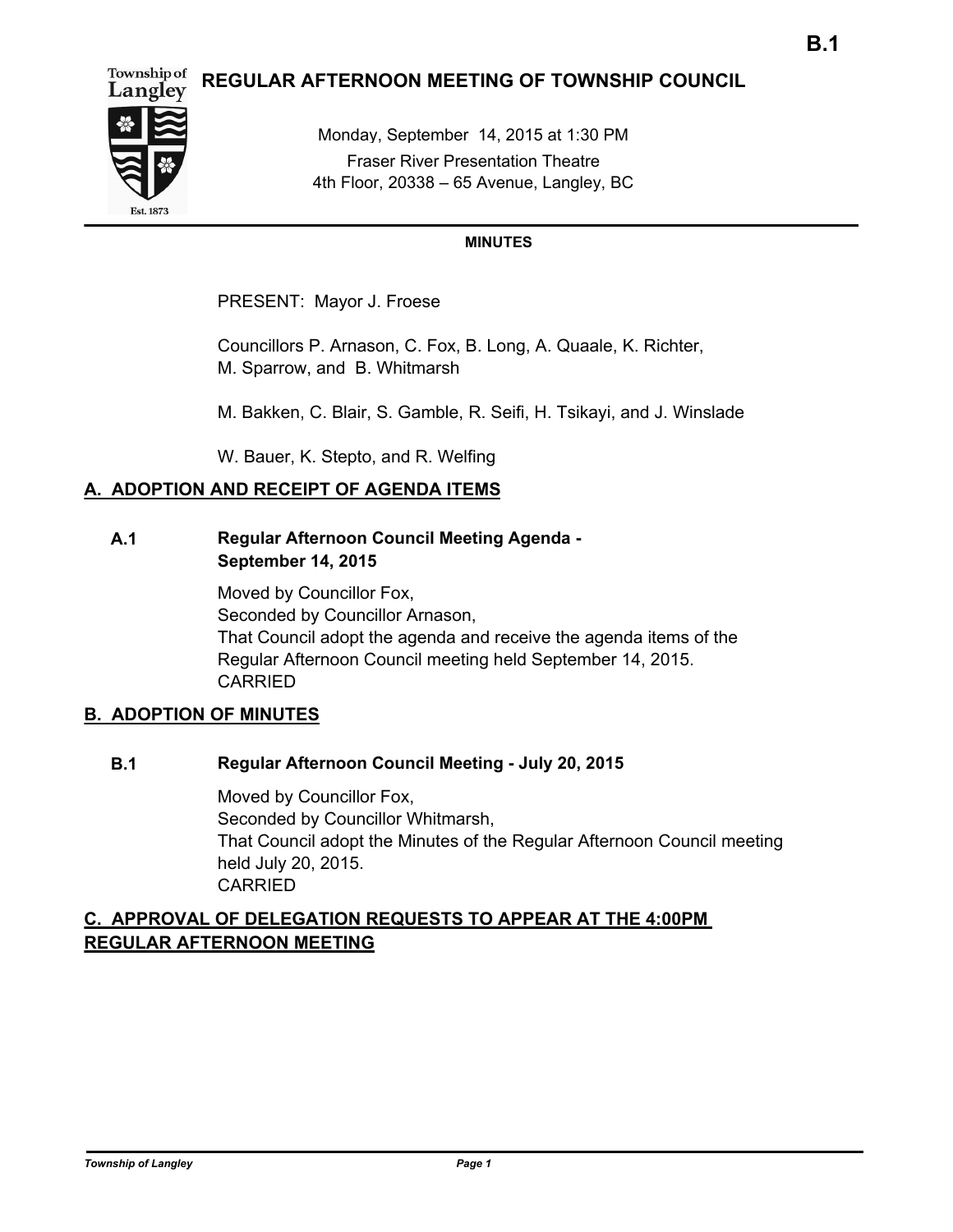# **C. APPROVAL OF DELEGATION REQUESTS TO APPEAR AT THE 7:00PM REGULAR EVENING MEETING**

Moved by Councillor Fox, Seconded by Councillor Arnason, That Council approve the following delegation request:

**C.1 Terry Christie File 0550-07**

> Request by Terry Christie to appear before Council to discuss Township finances. CARRIED

# **D. MOTION TO RESOLVE INTO SPECIAL CLOSED MEETING**

Moved by Councillor Quaale,

Seconded by Councillor Sparrow,

That Council now resolve into a Special Closed Meeting for discussion of the following items, in accordance with and as identified under Section 90 of the Community Charter:

Item C.1 - Section 90(1) (e) Property; Item D.1 - Section 90(1) (e) Property; (g) Law Enforcement; Item D.2 - Section 90(1) (e) Property; Item E.1 - Section 90(1) (e) Property; (k) Negotiations; Item F.1 - Section 90(1) (f) Law Enforcement; Item F.2 - Section 90(1) (g) Legal; Item F.3 - Section 90(1) (e) Property; Item F.4 - Section 90(1) (e) Property; Item F.5 - Section 90(1) (a) Personnel; Item F.6 - Section 90(1) (e) Property; (k) Negotiations; Item H.1 - Section 90(1) (m) Another Enactment; and Item H.2 – Section 90(1) (a) Personnel. CARRIED

MEETING RECESSED The meeting recessed at 1:31pm.

MEETING RECONVEND The meeting reconvened at 4:31pm.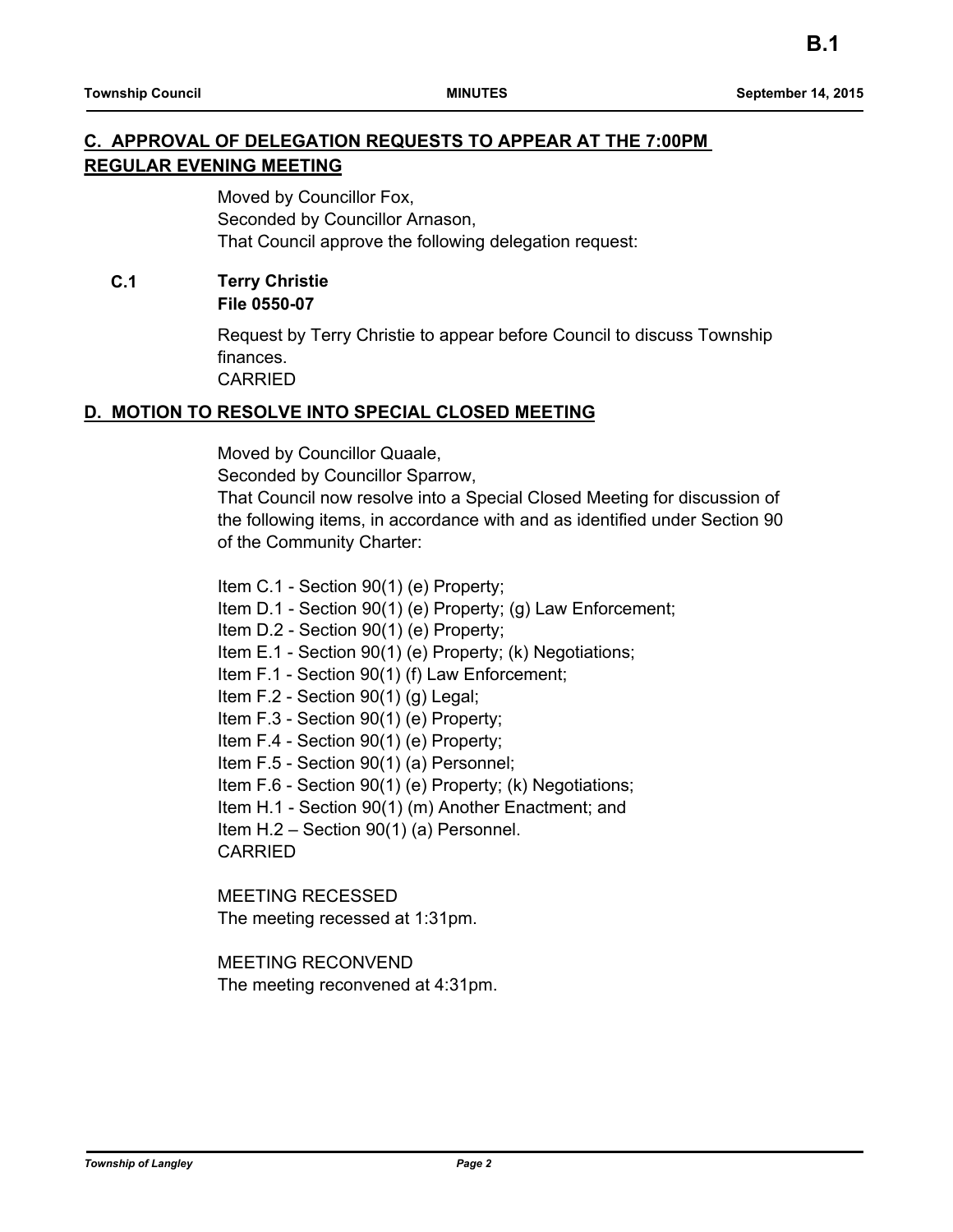# **E. PRESENTATIONS**

### **E.1 208 Street Corridor**

R. Welfing provided a presentation regarding the 208 Street Corridor. He presented the estimated development timelines along 208 Street and the estimated costs to widen the road between 64 Avenue and 84 Avenue. Next steps include 208 Street overpass completion, 64-68 Avenue widening, and re-evaluation of 208 Street within three years to review and consider the need to fill in gaps, where necessary, or complete remaining sections.

MOTION

Moved by Councillor Fox, Seconded by Councillor Quaale, That Council receive the presentation by staff regarding the 208 Street Corridor. CARRIED

#### **F. DELEGATIONS**

#### **G. REPORTS TO COUNCIL**

**G.1 208 Street Corridor Report 15-94 File ENG 5400-20-018**

> Moved by Councillor Fox, Seconded by Councillor Whitmarsh, That Council endorse the current strategy for acquisition of major road infrastructure, including 208 Street and the 208 Street Overpass utilizing the Development Cost Charges program. CARRIED

**G.2 Gloucester Sewer Forcemain Replacement Phase 1 Report 15-98 File ENG 5330-24-37**

> Moved by Councillor Fox, Seconded by Councillor Arnason, That Council approve the transfer of funds in the amount of \$875,000 from the 2015 Annual Sewer Infrastructure Replacement and Sewer Contingency accounts to allow for the construction of the proposed Gloucester Forcemain Replacement Phase 1 Project. CARRIED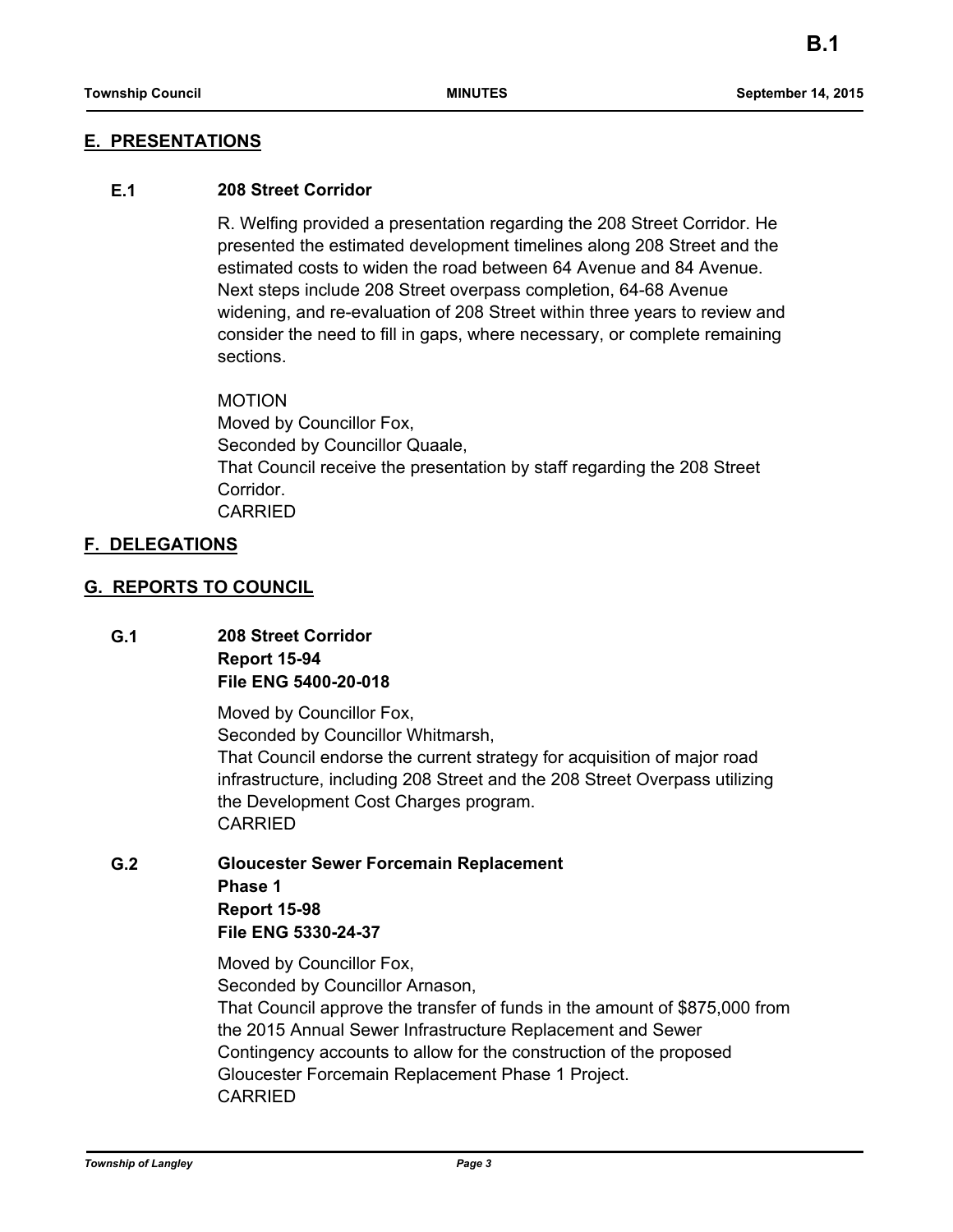# **G.3 Williams Neighbourhood Plan Terms of Reference Report 15-97 File CD LRP00012**

Moved by Councillor Arnason, Seconded by Councillor Fox,

That Council direct staff to initiate a neighbourhood planning process for the Williams area of the Township as outlined in this report and more specifically detailed in the Terms of Reference presented as Attachment C.

AMENDMENT Moved by Councillor Sparrow, Seconded by Councillor Richter, That the Williams Neighbourhood Planning process be deferred until after the Mayor's Public Engagement committee has completed their mandate and presented a new engagement policy and recommendations.

# AMENDMENT, TO THE AMENDMENT

Moved by Councillor Long,

Seconded by Councillor Whitmarsh,

That the Amendment be amended to state that staff proceed with the Williams Neighbourhood Planning process but not engage in any public consultation until after the recommendations from the Public Engagement Committee have been received by Council. CARRIED

Councillor Sparrow opposed

### AMENDMENT, AS AMENDED

The question was called on the Amendment, as amended, and it was CARRIED

Councillor Long opposed

#### MAIN MOTION, AS AMENDED

The question was called on the Main Motion, as amended, and it was CARRIED

# **H. CORRESPONDENCE**

Moved by Councillor Fox, Seconded by Councillor Sparrow, That Council receive the correspondence, as presented. CARRIED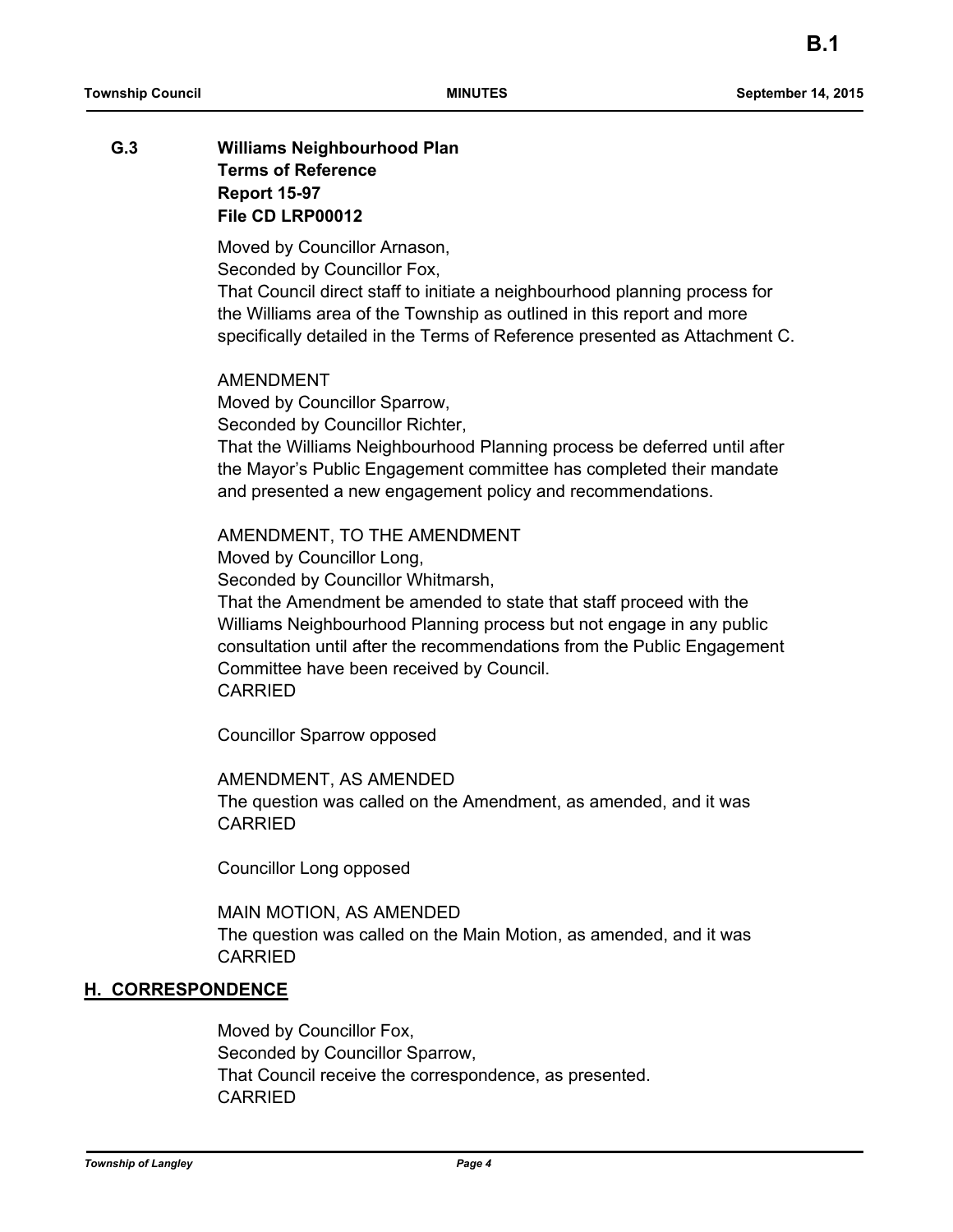### **H.1 New Taxi Licence Proposal File 4320-01**

Memorandum from the Community Development Division regarding David's Taxi application to the Passenger Transportation Board for a Passenger Transportation Licence.

# **H.2 Request for Arthritis Flag Raising Ceremony File 0300-01**

Letter from Sandra Castle, Director, Community Engagement, The Arthritis Society, BC & Yukon Division, requesting Council support their request to host an Arthritis Flag raising ceremony held at 10:00am on September 16, 2015 at the Civic Facility.

# MOTION

Moved by Councillor Fox, Seconded by Councillor Arnason, That Council approve a flag raising ceremony at the Civic Facility on September 16, 2015 at 10:00am in support of Arthritis Month. CARRIED

# **H.3 National Teen Driver Safety Week File 0630-01**

Letter from Louise Logan, President & CEO, Parachute, requesting the week of October 19-25, 2015 be proclaimed as National Teen Driver Safety Week.

# **I. MINUTES OF COMMITTEES**

# **I.1 Economic Development Advisory Committee - September 2, 2015 File 0540-20**

Moved by Councillor Arnason, Seconded by Councillor Sparrow, That Council receive the Minutes of the Economic Development Advisory Committee meeting held on September 2, 2015. CARRIED

**I.2 Economic Development Advisory Committee Recommended Motion File 0540-20**

> Moved by Councillor Richter, Seconded by Councillor Arnason, That Council supports in principle the proposal for a pilot initiative, "Business Walk", as part of the Township's continued vested interests in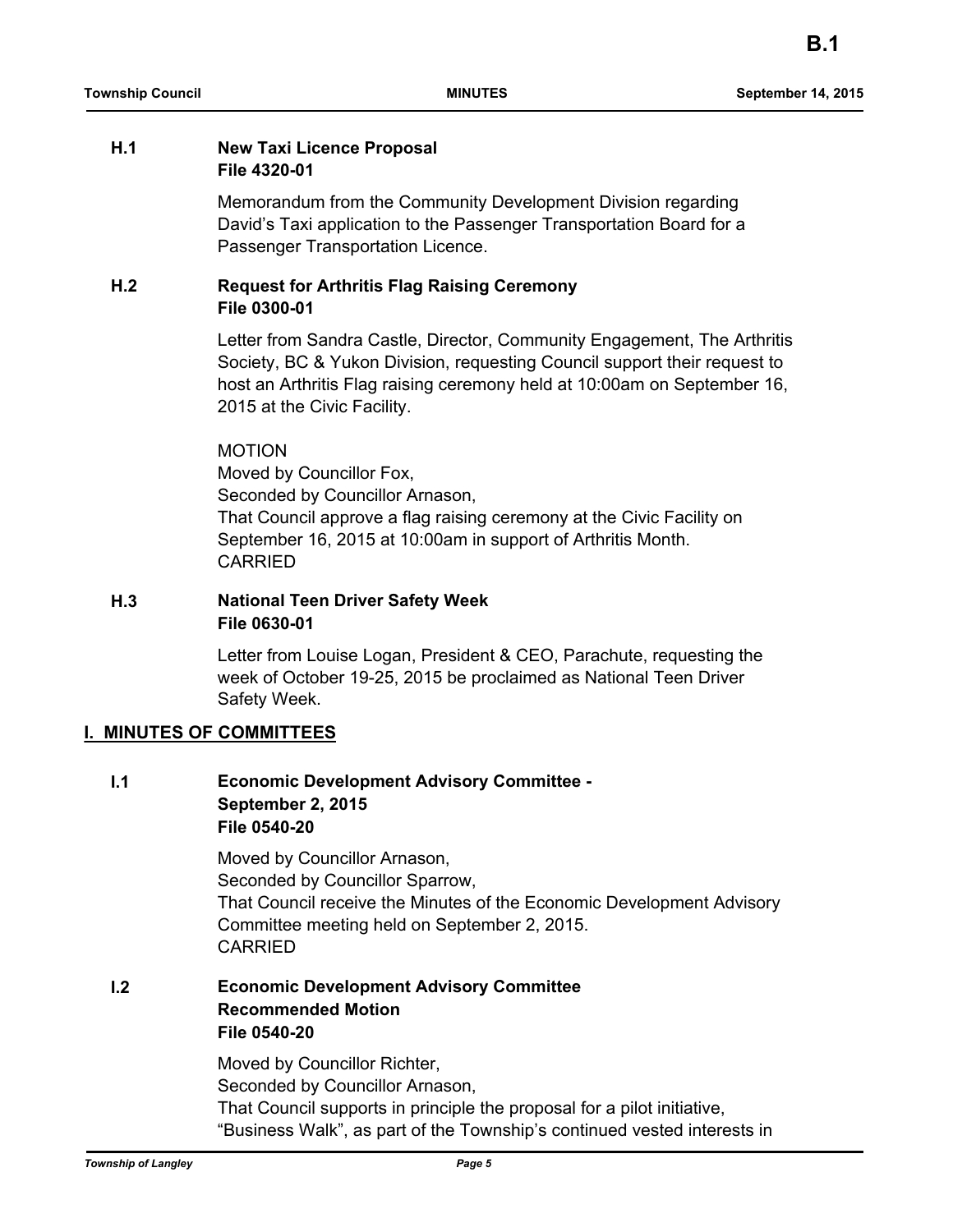local business retention and expansion. CARRIED

# **J. ASSOCIATIONS AND OTHER GOVERNMENT AGENCIES**

# **K. INFORMATION ITEMS FROM SPECIAL CLOSED MEETINGS**

# **L. ITEMS FOR INFORMATION**

# **M. ITEMS FROM PRIOR MEETINGS**

# **N. STAFF ITEMS FOR DISCUSSION WITH COUNCIL**

### **O. ITEMS FOR DISCUSSION BY COUNCIL MEMBERS**

### **P. OTHER BUSINESS**

# **P.1 Extensive Strata Development**

Moved by Councillor Richter, Seconded by Councillor Long, Whereas more strata development of a similar nature to that found in Willoughby is starting to appear in the rural areas of the Township, especially in the Salmon River Uplands area; and

Whereas such dense development and narrow streets with small amounts of visitor parking do not seem compatible with a rural setting;

Therefore be it resolved that Council ask staff to report back on the regulation and control of extensive strata development in the rural areas of the Township, especially in the Salmon River Uplands area. CARRIED

#### **P.2 Linden Trees**

Moved by Councillor Richter, Seconded by Councillor Arnason, Whereas Linden Trees continue to be a significant nuisance in the Township subdivisions, most recently on 24A Avenue in Aldergrove; and

Whereas staff has presented a memo to Council (Item 14 of the July 17, 2015 Distribution List), outlining the total costs of replacement of these trees throughout the Township;

Therefore be it resolved that this report be referred to the 2016 budget process for consideration.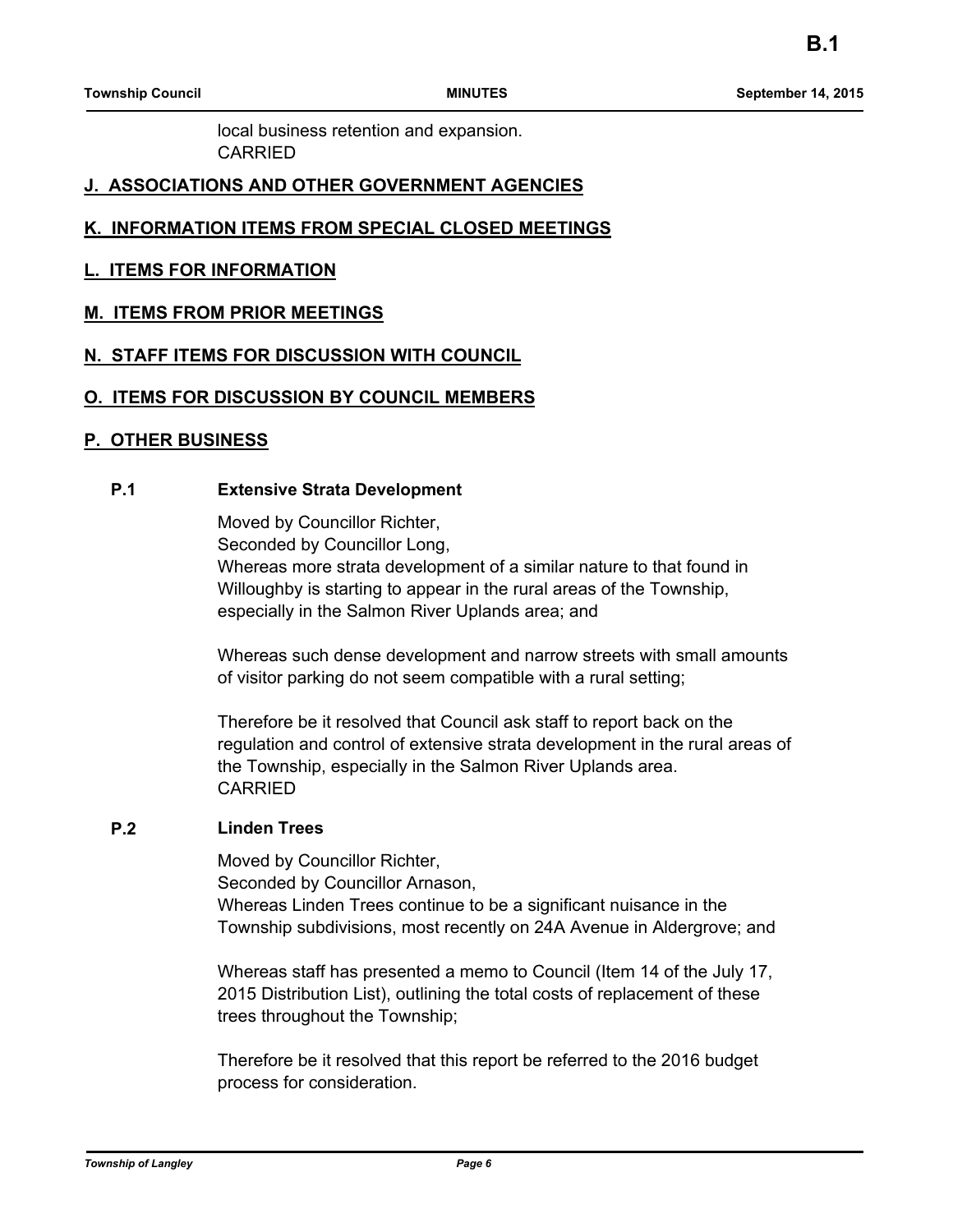**REFERRAL** Moved by Councillor Fox, Seconded by Councillor Quaale, That the matter of Linden Trees be referred to a future Council Priorities Committee. **CARRIED** 

Councillor Richter opposed

# **P.3 Seniors Only Shuttle**

Moved by Councillor Arnason, Seconded by Councillor Fox, Whereas the Township of Langley is an Age Friendly Community;

Whereas transportation is one of the key elements of the Age Friendly Strategy; and

Whereas the draft implementation plan for the Age Friendly Strategy identifies the area of transportation as requiring further study and research;

Therefore be it resolved that the information provided by Ms. Reddington's delegation be reviewed by staff for a report back to Council; and

Be it further resolved that this report include the exploration of a Seniors Only Shuttle Bus for Greater Langley based on the survey results, which study would include consultation with seniors and senior-serving stakeholders as well as the business community.

**REFERRAL** Moved by Councillor Fox, Seconded by Councillor Long, That this matter be referred to the Senior's Advisory Committee for a report. CARRIED

#### **P.4 Emergency Response during extended Power Outages**

Moved by Councillor Richter, Seconded by Councillor Long, Whereas the Township of Langley experienced extended power outages from August 29 to September 1, 2015 due to an unprecedented wind storm;

Be it resolved that Council send letters of appreciation to our emergency responders and employees for their exceptional work over this period;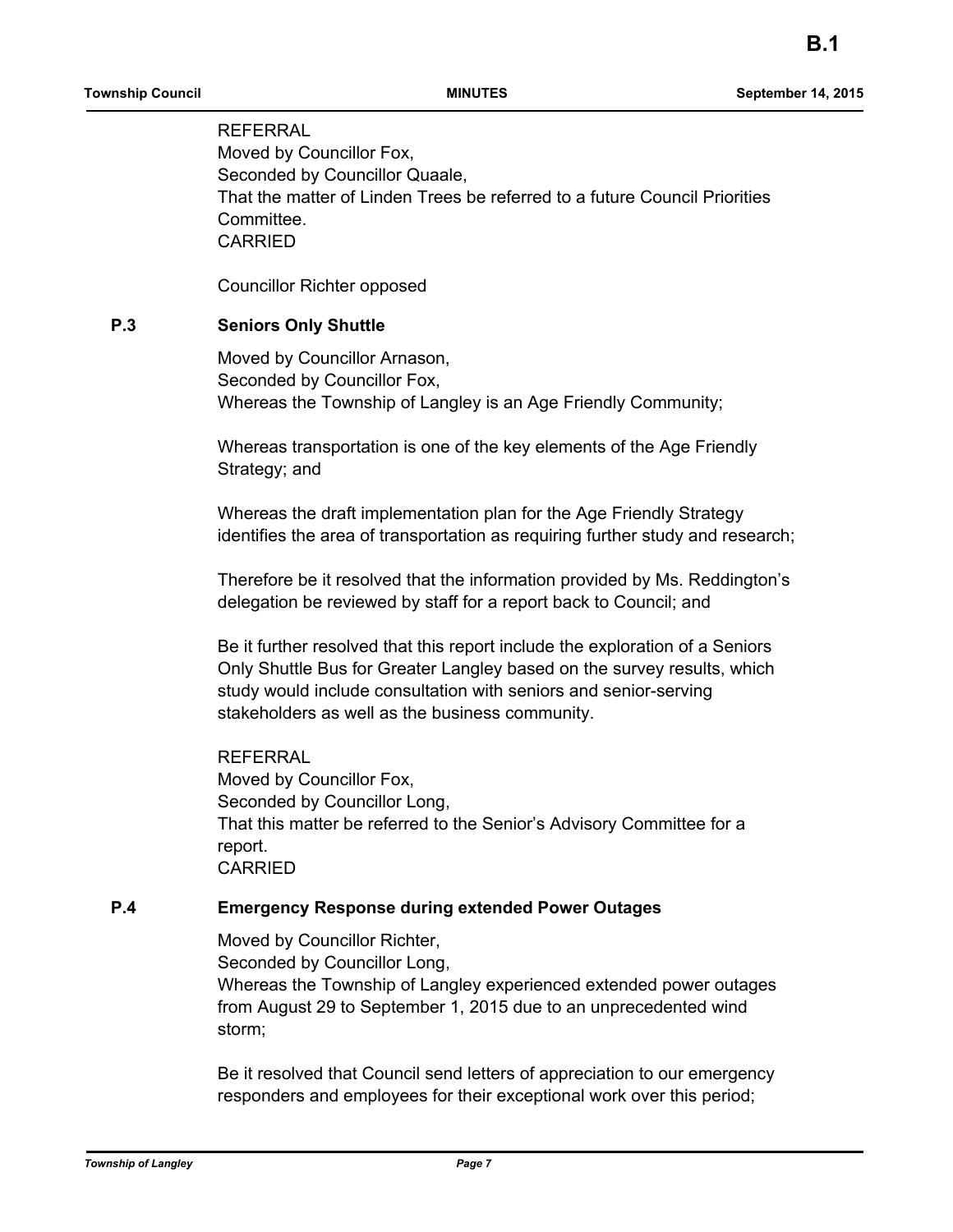Be it further resolved that Council invite BC Hydro representatives to a public Council meeting to discuss the situation and answer questions of concern; and

Be it finally resolved that staff review the matter of local emergency response in this situation to better prepare for severe weather and other similar events in the future.

MOTION TO DIVIDE Moved by Councillor Whitmarsh Seconded by Councillor Quaale That the motion be divided. CARRIED

# MOTION

Moved by Councillor Richter, Seconded by Councillor Long, That Council send letters of appreciation to our emergency responders and employees for their exceptional work over this period. CARRIED

### MOTION

Moved by Councillor Richter, Seconded by Councillor Long, That Council invite BC Hydro representatives to a public Council meeting to discuss the situation and answer questions of concern. CARRIED

Councillor Whitmarsh opposed

### MOTION

Moved by Councillor Richter, Seconded by Councillor Long, That staff review the matter of local emergency response in this situation to better prepare for severe weather and other similar events in the future. CARRIED

# MEETING EXTENDED

Moved by Councillor Long, Seconded by Councillor Quaale, That the meeting be extended to 6:15pm. CARRIED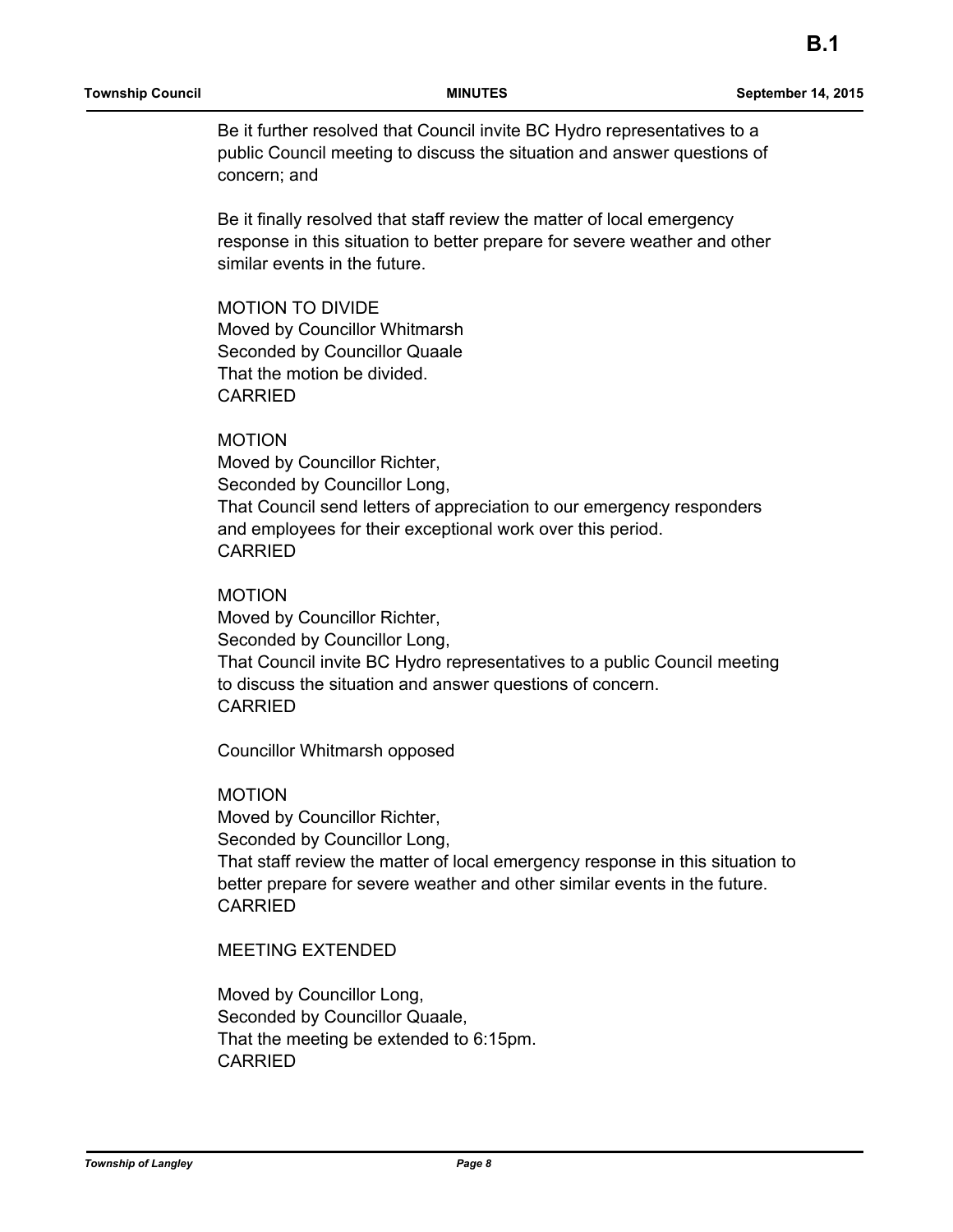### **P.5 Aldergrove Recreation Centre - User Fee Structure**

Moved by Councillor Quaale,

Seconded by Councillor Arnason,

Whereas the Township of Langley is proceeding with the development and construction of the Aldergrove Recreation Centre;

Whereas the residents and business owners in the Township of Langley will contribute to the construction and the operating expenses of the recreation centre though their property taxes; and

Whereas non-Langley residents currently pay the same admission fees to all Township facilities while not contributing via property taxes;

Therefore be it resolved that Council direct staff to investigate and report back on possible options for a user fee structure at the Aldergrove Recreation Centre that would include provisions for non-resident users.

#### MEETING EXTENDED

Moved by Councillor Quaale, Seconded by Councillor Arnason, That the meeting be extended to 6:30pm. CARRIED

**REFERRAL** Moved by Councillor Fox, Seconded by Councillor Sparrow, That the User Fee Structure be referred to a future Council Priorities Committee Meeting. CARRIED

Councillors Long and Whitmarsh opposed

### **Q. TERMINATE**

Moved by Councillor Fox, Seconded by Councillor Quaale, That the meeting terminate at 6:22pm. CARRIED